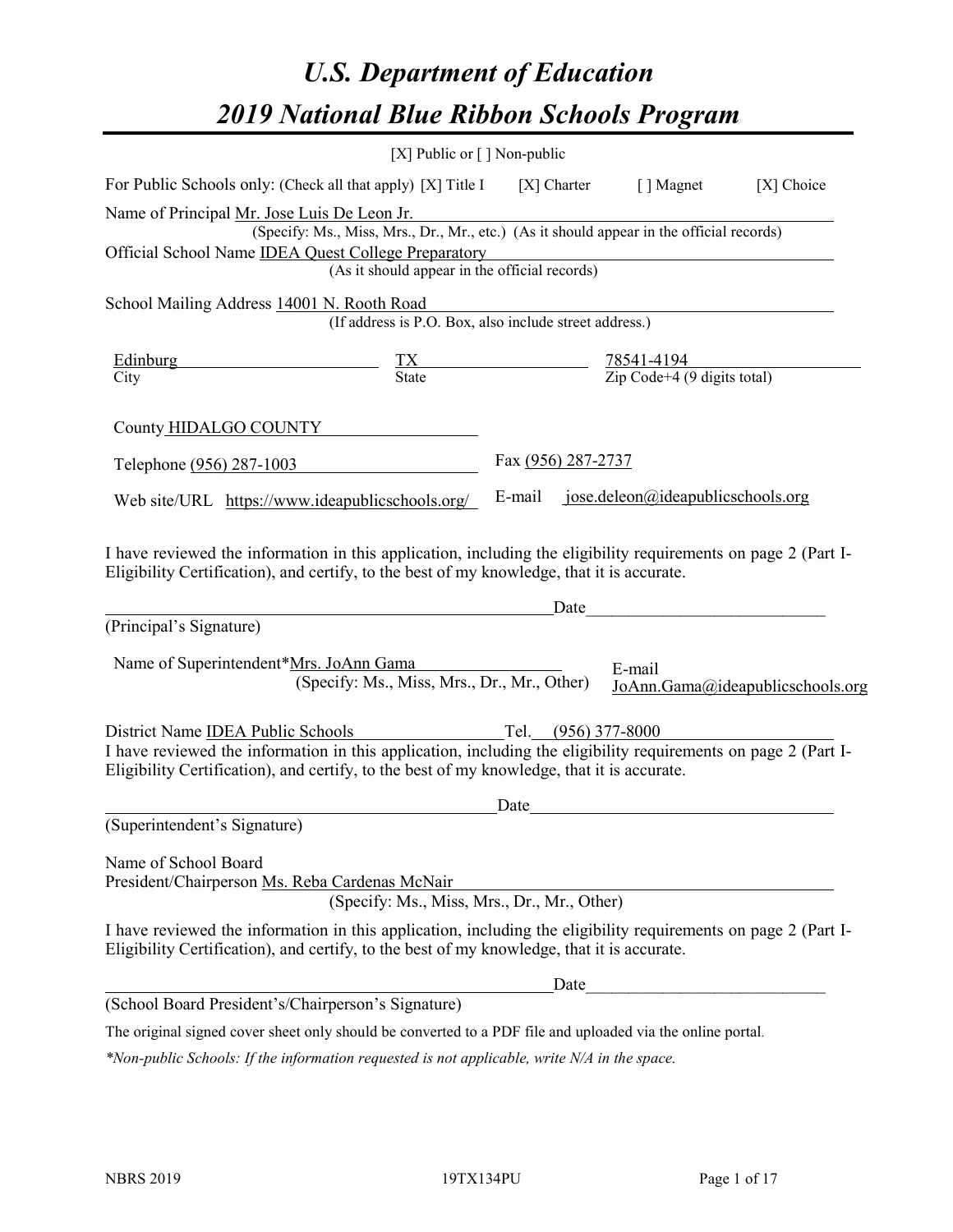The signatures on the first page of this application (cover page) certify that each of the statements below, concerning the school's eligibility and compliance with U.S. Department of Education and National Blue Ribbon Schools requirements, are true and correct.

1. All nominated public schools must meet the state's performance targets in reading (or English language arts) and mathematics and other academic indicators (i.e., attendance rate and graduation rate), for the all students group, including having participation rates of at least 95 percent using the most recent accountability results available for nomination.

2. To meet final eligibility, all nominated public schools must be certified by states prior to September 2019 in order to meet all eligibility requirements. Any status appeals must be resolved at least two weeks before the awards ceremony for the school to receive the award.

3. The school configuration includes one or more of grades K-12. Schools on the same campus with one principal, even a K-12 school, must apply as an entire school.

4. The school has been in existence for five full years, that is, from at least September 2013 and each tested grade must have been part of the school for the past three years.

5. The nominated school has not received the National Blue Ribbon Schools award in the past five years: 2014, 2015, 2016, 2017, or 2018.

6. The nominated school has no history of testing irregularities, nor have charges of irregularities been brought against the school at the time of nomination. If irregularities are later discovered and proven by the state, the U.S. Department of Education reserves the right to disqualify a school's application and/or rescind a school's award.

7. The nominated school has not been identified by the state as "persistently dangerous" within the last two years.

8. The nominated school or district is not refusing Office of Civil Rights (OCR) access to information necessary to investigate a civil rights complaint or to conduct a district-wide compliance review.

9. The OCR has not issued a violation letter of findings to the school district concluding that the nominated school or the district as a whole has violated one or more of the civil rights statutes. A violation letter of findings will not be considered outstanding if OCR has accepted a corrective action plan from the district to remedy the violation.

10. The U.S. Department of Justice does not have a pending suit alleging that the nominated school or the school district, as a whole, has violated one or more of the civil rights statutes or the Constitution's equal protection clause.

11. There are no findings of violations of the Individuals with Disabilities Education Act in a U.S. Department of Education monitoring report that apply to the school or school district in question; or if there are such findings, the state or district has corrected, or agreed to correct, the findings.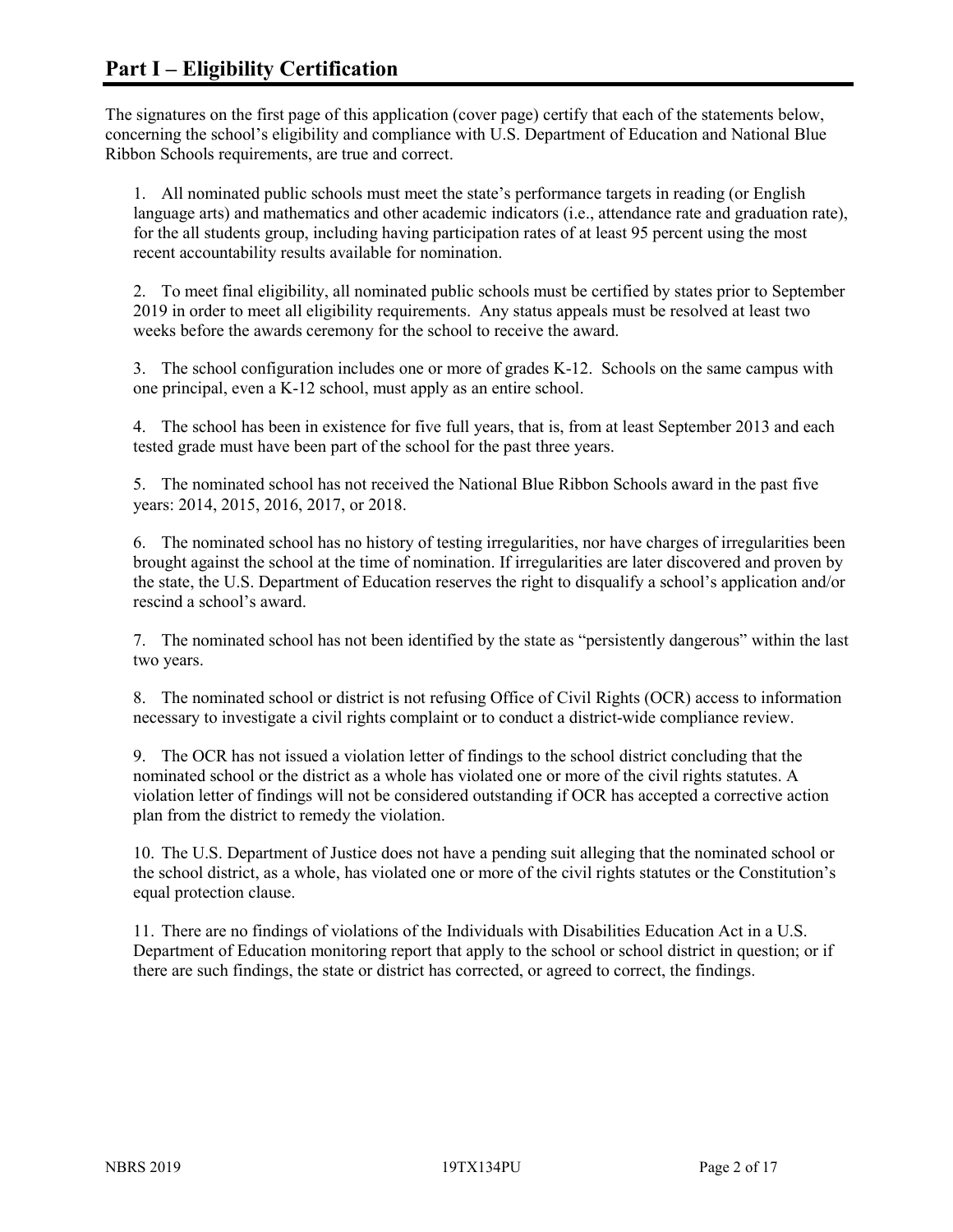# **PART II - DEMOGRAPHIC DATA**

#### **Data should be provided for the most recent school year (2018-2019) unless otherwise stated.**

#### **DISTRICT**

1. Number of schools in the district 39 Elementary schools (includes K-8) (per district designation): 40 Middle/Junior high schools 19 High schools 0 K-12 schools

98 TOTAL

**SCHOOL** (To be completed by all schools)

2. Category that best describes the area where the school is located:

[] Urban or large central city

[ ] Suburban

[X] Rural or small city/town

3. Number of students as of October 1, 2018 enrolled at each grade level or its equivalent in applying school:

| Grade                   | # of         | # of Females   | <b>Grade Total</b> |
|-------------------------|--------------|----------------|--------------------|
|                         | <b>Males</b> |                |                    |
| <b>PreK</b>             | 0            | $\overline{0}$ | 0                  |
| K                       | 0            | $\theta$       | 0                  |
| 1                       | 0            | $\theta$       | 0                  |
| 2                       | 0            | 0              | 0                  |
| 3                       | 0            | 0              | 0                  |
| $\overline{\mathbf{4}}$ | 0            | $\theta$       | 0                  |
| 5                       | 0            | $\theta$       | 0                  |
| 6                       | 63           | 58             | 121                |
| 7                       | 57           | 62             | 119                |
| 8                       | 61           | 55             | 116                |
| 9                       | 56           | 50             | 106                |
| 10                      | 56           | 47             | 103                |
| 11                      | 38           | 45             | 83                 |
| 12 or higher            | 41           | 47             | 88                 |
| <b>Total</b>            | 372          | 364            | 736                |
| <b>Students</b>         |              |                |                    |

\*Schools that house PreK programs should count preschool students **only** if the school administration is responsible for the program.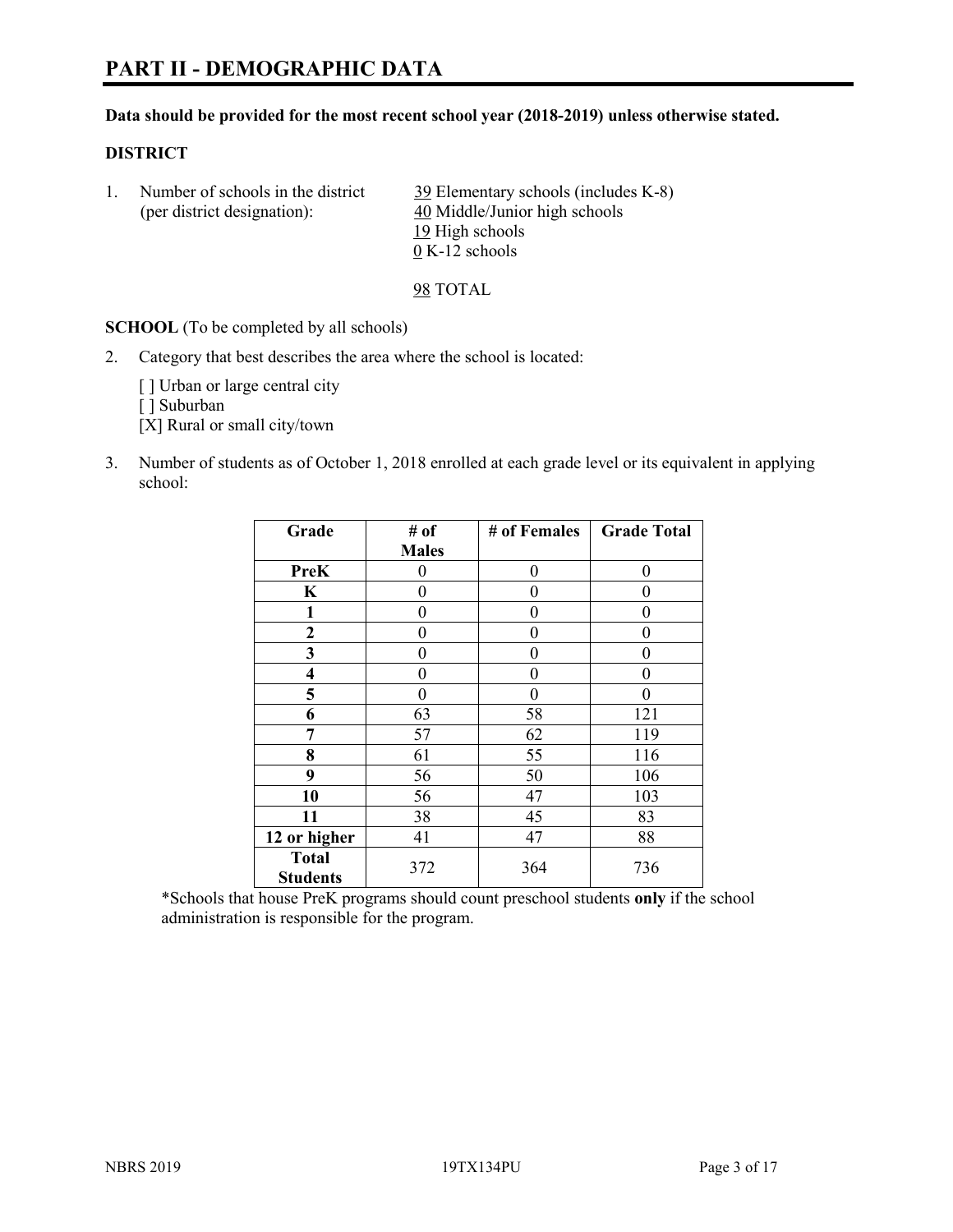- 4. Racial/ethnic composition of  $1\%$  American Indian or Alaska Native the school (if unknown, estimate): 3 % Asian 1 % Black or African American  $\frac{2}{77}$  % Hispanic or Latino 0 % Native Hawaiian or Other Pacific Islander 14 % White
	- 4 % Two or more races
		- **100 % Total**

(Only these seven standard categories should be used to report the racial/ethnic composition of your school. The Final Guidance on Maintaining, Collecting, and Reporting Racial and Ethnic Data to the U.S. Department of Education published in the October 19, 2007 *Federal Register* provides definitions for each of the seven categories.)

5. Student turnover, or mobility rate, during the 2017 – 2018 school year: 4%

If the mobility rate is above 15%, please explain.

This rate should be calculated using the grid below. The answer to (6) is the mobility rate.

| <b>Steps For Determining Mobility Rate</b>    | Answer |
|-----------------------------------------------|--------|
| (1) Number of students who transferred to     |        |
| the school after October 1, 2017 until the    | 4      |
| end of the 2017-2018 school year              |        |
| (2) Number of students who transferred        |        |
| from the school after October 1, 2017 until   | 29     |
| the end of the 2017-2018 school year          |        |
| (3) Total of all transferred students [sum of | 33     |
| rows $(1)$ and $(2)$ ]                        |        |
| (4) Total number of students in the school as | 746    |
| of October 1, 2017                            |        |
| $(5)$ Total transferred students in row $(3)$ | 0.04   |
| divided by total students in row (4)          |        |
| $(6)$ Amount in row $(5)$ multiplied by 100   |        |

6. English Language Learners (ELL) in the school:  $22\%$ 

162 Total number ELL

Specify each non-English language represented in the school (separate languages by commas): **Spanish** 

7. Students eligible for free/reduced-priced meals: 94 % Total number students who qualify: 690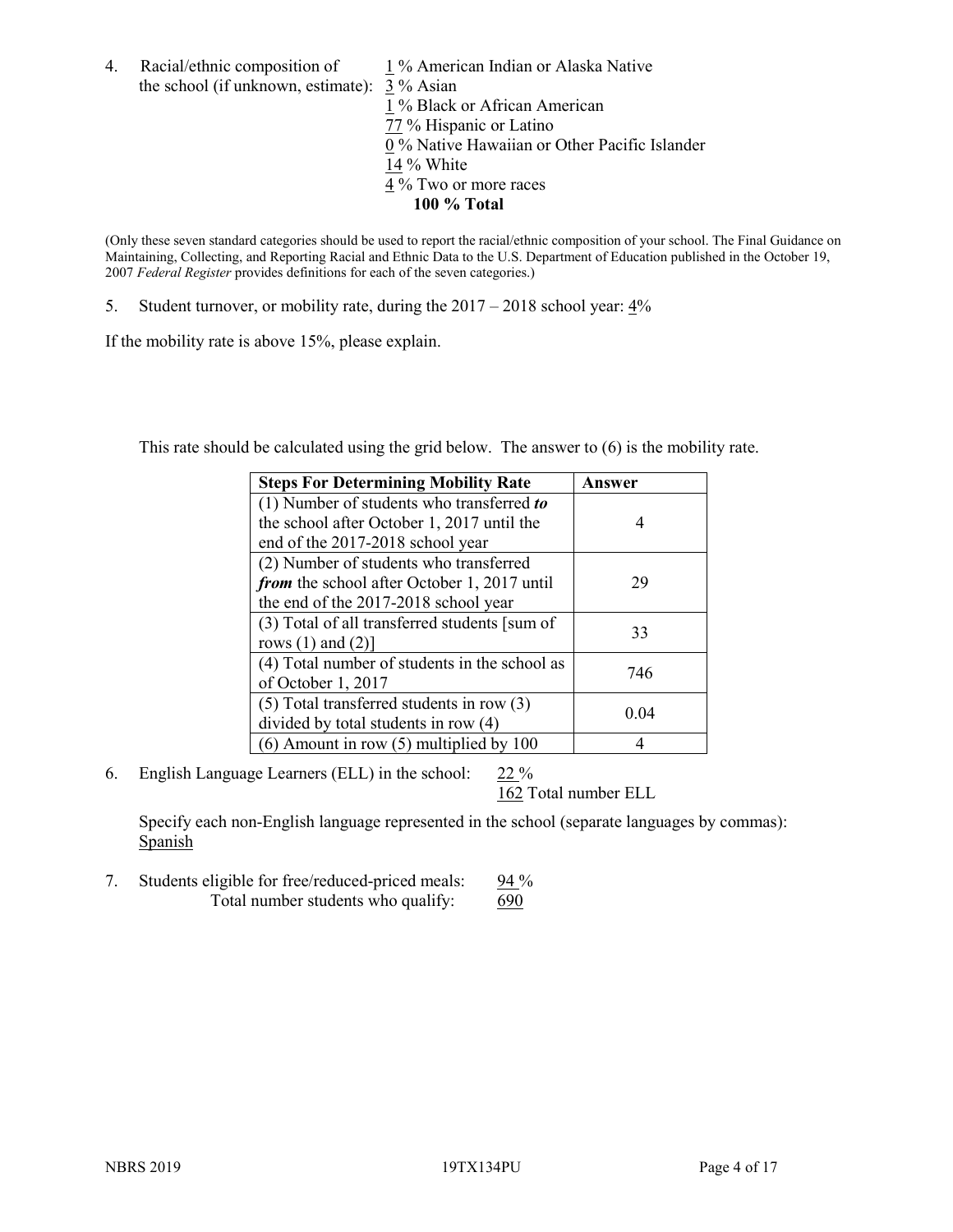36 Total number of students served

Indicate below the number of students with disabilities according to conditions designated in the Individuals with Disabilities Education Act. Do not add additional conditions. It is possible that students may be classified in more than one condition.

| 1 Autism                  | $\underline{0}$ Multiple Disabilities   |
|---------------------------|-----------------------------------------|
| 0 Deafness                | 0 Orthopedic Impairment                 |
| 0 Deaf-Blindness          | 5 Other Health Impaired                 |
| 0 Developmental Delay     | 24 Specific Learning Disability         |
| 2 Emotional Disturbance   | 1 Speech or Language Impairment         |
| 1 Hearing Impairment      | 0 Traumatic Brain Injury                |
| 2 Intellectual Disability | 0 Visual Impairment Including Blindness |

- 9. Number of years the principal has been in her/his position at this school:  $9$
- 10. Use Full-Time Equivalents (FTEs), rounded to nearest whole numeral, to indicate the number of school staff in each of the categories below:

|                                                                                                                                                                                                                              | <b>Number of Staff</b> |
|------------------------------------------------------------------------------------------------------------------------------------------------------------------------------------------------------------------------------|------------------------|
| Administrators                                                                                                                                                                                                               | 4                      |
| Classroom teachers including those<br>teaching high school specialty<br>subjects, e.g., third grade teacher,<br>history teacher, algebra teacher.                                                                            | 35                     |
| Resource teachers/specialists/coaches<br>e.g., reading specialist, science coach,<br>special education teacher, technology<br>specialist, art teacher, etc.                                                                  | 13                     |
| Paraprofessionals under the<br>supervision of a professional<br>supporting single, group, or classroom<br>students.                                                                                                          | 4                      |
| Student support personnel<br>e.g., school counselors, behavior<br>interventionists, mental/physical<br>health service providers,<br>psychologists, family engagement<br>liaisons, career/college attainment<br>coaches, etc. | 5                      |

11. Average student-classroom teacher ratio, that is, the number of students in the school divided by the FTE of classroom teachers, e.g.,  $22:1$  15:1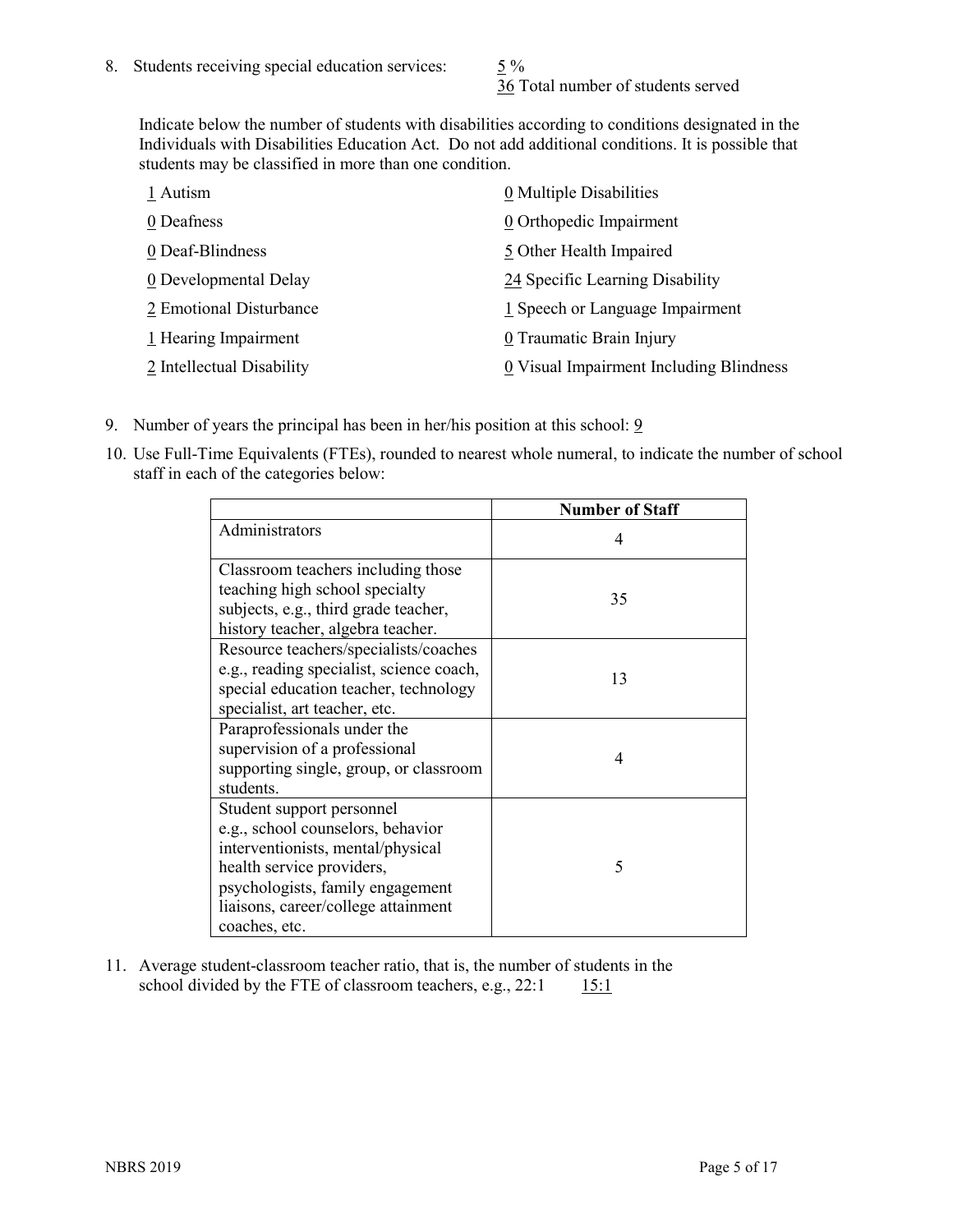12. Show daily student attendance rates. Only high schools need to supply yearly graduation rates.

| <b>Required Information</b> | 2017-2018 | 2016-2017 | 2015-2016 | 2014-2015 | 2013-2014 |
|-----------------------------|-----------|-----------|-----------|-----------|-----------|
| Daily student attendance    | 98%       | 98%       | 98%       | $99\%$    | 98%       |
| High school graduation rate | $00\%$    | 99%       | $00\%$    | $99\%$    | $100\%$   |

#### 13. **For high schools only, that is, schools ending in grade 12 or higher.**

Show percentages to indicate the post-secondary status of students who graduated in Spring 2018.

| <b>Post-Secondary Status</b>                  |     |
|-----------------------------------------------|-----|
| Graduating class size                         | 82  |
| Enrolled in a 4-year college or university    | 95% |
| Enrolled in a community college               | 4%  |
| Enrolled in career/technical training program | 0%  |
| Found employment                              | 0%  |
| Joined the military or other public service   | 1%  |
| Other                                         | ሰ%  |

14. Indicate whether your school has previously received a National Blue Ribbon Schools award. Yes No X

If yes, select the year in which your school received the award.

15. In a couple of sentences, provide the school's mission or vision statement.

Individuals Dedicated to Excellence and Achievement (IDEA) Public Schools prepares students from underserved communities for success in college and citizenship.

16. **For public schools only**, if the school is a magnet, charter, or choice school, explain how students are chosen to attend.

IDEA Quest College Preparatory (IQCP) holds a random lottery to ensure equal access for all applicants. To be included in the lottery, families must submit an application for each student either online, by phone, at a recruitment event, or at any IDEA campus prior to the lottery date. IQCP lottery is held in late January. Families of students who are randomly selected are notified of their acceptance via email or phone and invited to attend a Welcome to IDEA event in May to begin the enrollment process.

After the lottery, should additional seats become available, IQCP will enroll additional students by randomly selecting from the waitlist. All students who accept the offer must attend a July campus registration event to officially enroll at IDEA Quest College Preparatory and begin the new school year.

IDEA Public Schools does not discriminate on the basis of race, color, national origin, age, sex or disability, and is open to all interested students and families.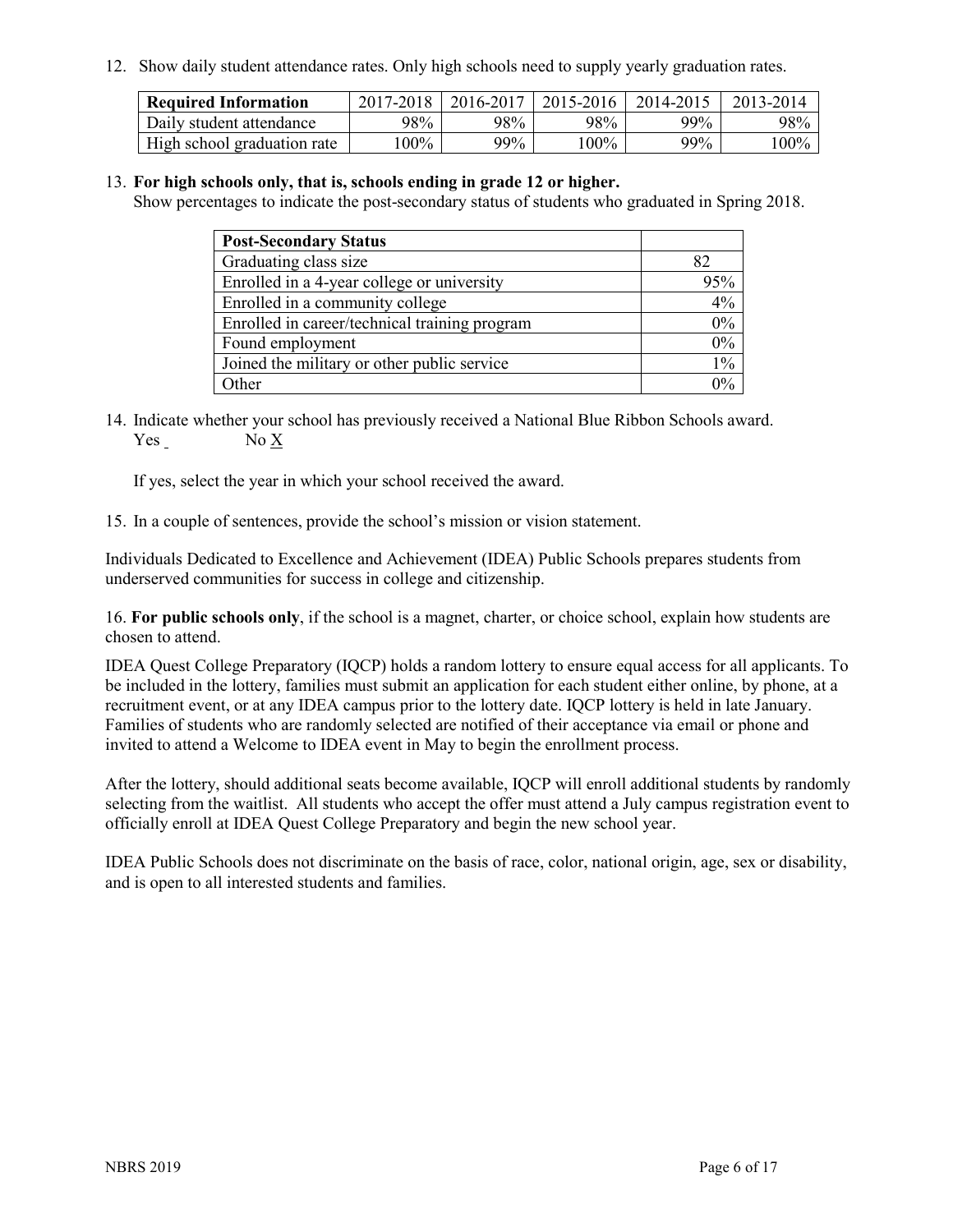# **PART III – SUMMARY**

IDEA Quest College Preparatory (IQCP) is a tuition-free public charter school within the IDEA Public Schools charter management organization, enrolling 745 students as a comprehensive sixth through twelfth campus. Nestled amongst orange groves in the sub-rural, northwest corner of Edinburg, Texas, on the border of the U.S. and Mexico, IQCP serves a population of over 85% students of color and 82% students of a low socioeconomic status. From its inception to the current year, IQCP has built and maintained rich school culture, growth mindsets, and collaborative efforts that unite the surrounding community it serves. IQCP's theory of change is for students to become college graduates, which is accomplished through three key components: school culture, college-preparatory curriculum, and college counseling support.

Founded in 2006, IQCP has undergone a series of transformations since the first day of instruction. Founding IQCP staff and families truly exhibited a "whatever it takes" attitude in those nascent years. With no permanent building to house students, IQCP held classes in the assembly hall of a community church before transitioning to available space at the local university. Students and staff eventually settled in to a semi-permanent campus of portable buildings, though it lacked campus essentials such as a cafeteria and gymnasium. Eventually, in 2009, the current campus was constructed. In the spring of 2011, IQCP proudly graduated its first senior class—a fitting milestone given such humble beginnings.

The successes experienced by students, families and staff during these transitional phases are a true testament to the tenet core values that serve as a foundation at IQCP. Despite the lack of resources, students and staff were able to surpass state expectations with 100% of seniors getting accepted to a college or university of their choice, a tradition that has continued with every subsequent graduating class.

The college prep curriculum prepares IQCP students for the rigors of college level work in all subjects with a model of AP-for-All. This means every student completes sixteen Advanced Placement (AP) courses before they graduate. Students are encouraged to become AP scholars, wherein they pass three or more Advanced Placement exams. Regardless of an AP scholar designation, research shows that all students enrolled in AP courses benefit from greater college transitions and success in the long-term. In order to fulfill its commitment to send all students to college, IQCP pairs the rigorous curriculum with college counseling services beginning in middle school. A key factor in providing insight to finding the best collegiate fit begins in the sixth grade, and continues through eleventh, with meticulously curated and executed college and university visits to local, state, and eventually national colleges and universities. These visits allow students to experience collegiate life and academic rigor in person, leading to a more informed and thorough decision on their part before applying to universities of their own. Prior to senior year, college counselors meet with individual students and their families at least four times to discuss progress toward their college-going goals and to troubleshoot navigating the college application process.

Embedded into daily curriculum, classroom and school culture, and campus leadership is the mission to not only get students to and through college, but to promote a collaborative, purposeful, and inclusive community. Student character development is nurtured through investment in the "IDEA 55" and the six IDEA core values. The IDEA 55 are a set of guiding social principles adapted from an existing set of character essentials. The core values are Whatever it Takes, 100% Every Day, No Excuses, Sweating the Small Stuff, Closing the Achievement Gap, and Team & Family. An average day consists of fifteen minutes of "homeroom" time where students have breakfast and participate in guided discussion revolving around the "IDEA 55" of the week and how to exemplify these skills in daily life. Once a month the daily bell schedule is modified into an assembly bell schedule where either a pep-rally or hallway meeting takes place. The last hour of the day is used to promote school spirit or strengthen individual grade levels with team builders and student celebrations. Students who exemplify these core values are celebrated with "core value" awards on a quarterly basis. Students are also highly encouraged to strike a school-and-life balance by participating in various extracurricular activities including University Interscholastic League (UIL) sports, UIL academics as well as nationally recognized organizations and other campus-led clubs. Achievements in extracurricular activities are celebrated in similar fashion to core values; well-roundedness as a person and student are continually worthy of celebration at IQCP.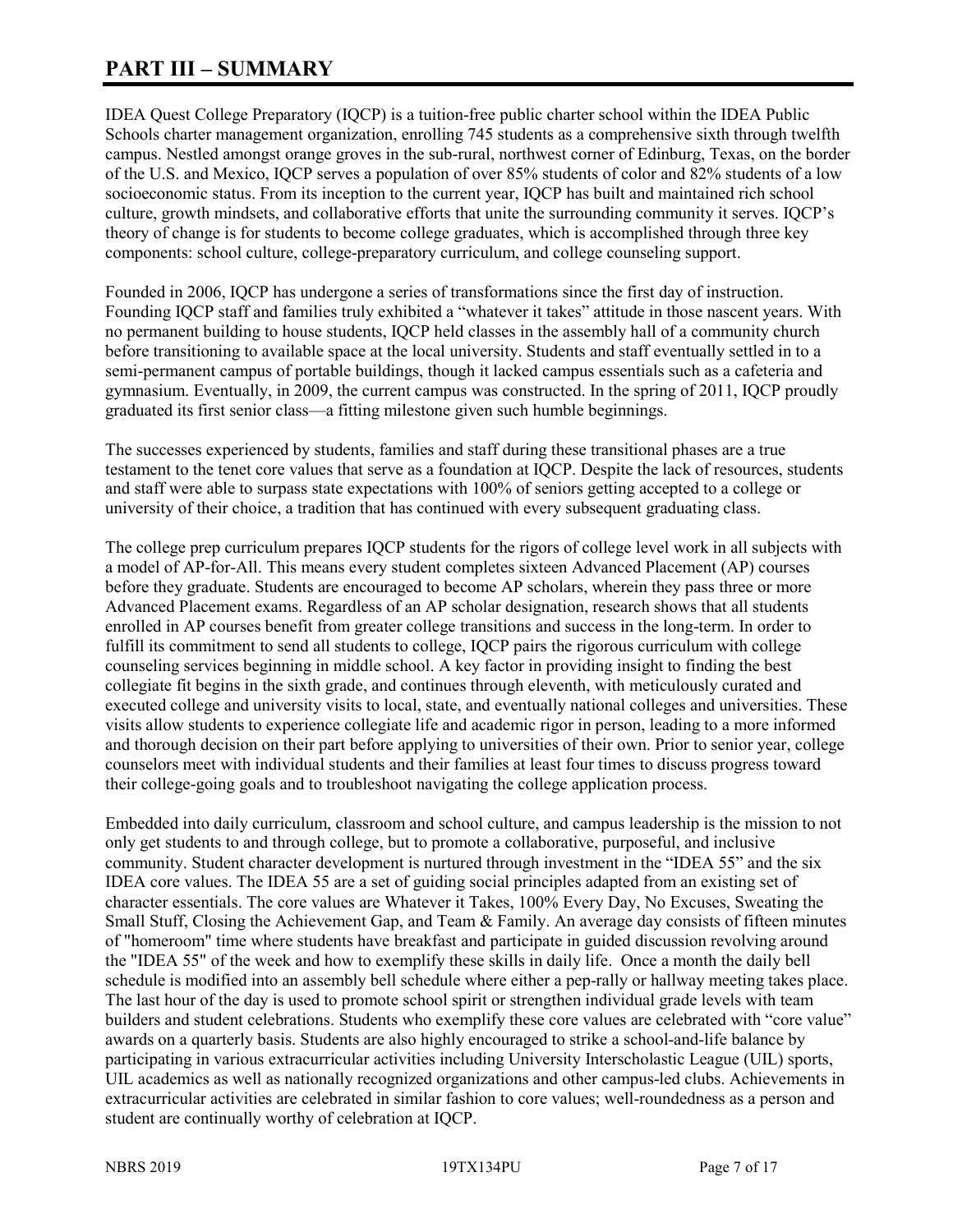The struggles and successes of the IQCP community gave rise to tremendous pride in the efforts of students, resulting in events and traditions that unequivocally celebrate triumph over obstacle. Over 70% of the current senior class will be the first in their family to attend a college or university of their choice. This statistic-defying occurrence is celebrated with districtwide traditions such as College Signing Day. Unique to IQCP, however, is a tradition allowing each individual graduating senior to "leave their mark" by imprinting sections on the wall of high school hallways with their handprint and name, forever commemorating their role in the history, culture, and legacy of IQCP.

As a result of combined struggles, successes, and legacy-building, IQCP is currently recognized as one of the top performing campuses within the IDEA network and was named campus and college prep of the year for 2017-2018. At the state level, IQCP has repeatedly been named one of the top 25 schools in Texas; nationally, IQCP has ranked in the top 5% of schools, all in well-recognized publications. These accolades are predicated on the resilience, persistence, and collaborative efforts of the staff, students and families to facilitate the growth of students into lifelong learners, collaborative workers, and informed and active citizens in society.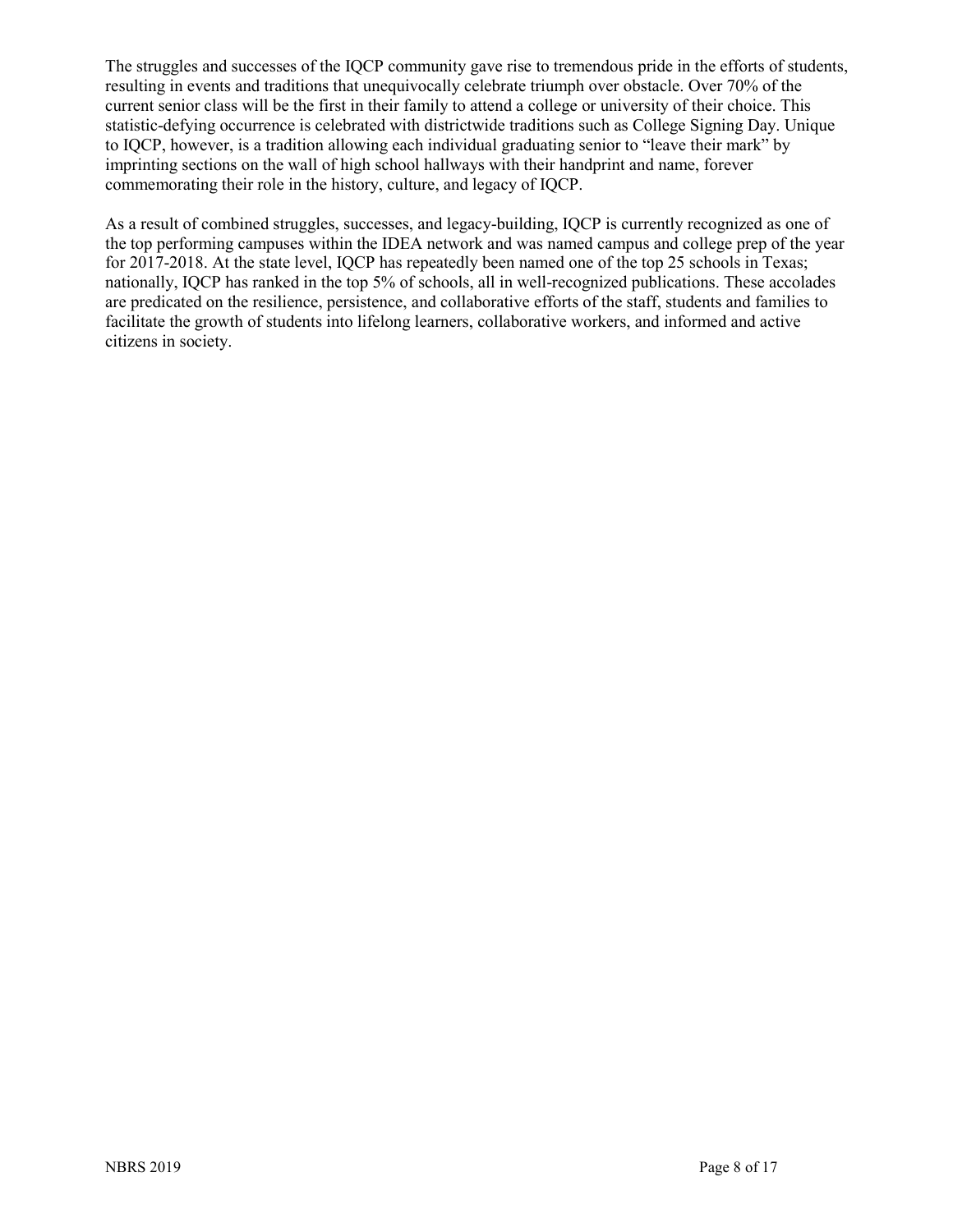## **1. Core Curriculum:**

#### **1a. Reading/English language arts:**

The English department at IQCP provides every grade level course an in-depth study of literary works as required by the Texas Essential Knowledge and Skills (TEKS), placing an emphasis on close reading and literary analysis. Teachers build readers' independence by incorporating these college level skills to ultimately prepare students for their state exam and AP courses. Pre-AP courses vertically align to AP high school courses that support college and career readiness skills by having students practice fluent English writing, research and evaluate evidence, and support arguments in their work. Outside of the classroom, students conduct novel-based studies connecting to unit themes and coursework.

Continual preparations are made to ensure readiness for college-level writing and instruction within Advanced Placement English courses. Students study various compelling texts sixth through twelfth grade, including fiction, nonfiction, poetry, visual and film works. In analyzing these works, students develop and refine skills in critical thinking, close reading, writing in various genres, and performing research. Eventually, through intense study, students engage in close observation and analysis, higher- order questioning, academic discussion, and evidence-based writing related to unit themes and world contexts.

To address writing and reading gaps for students not performing at mastery level, as well as to begin the foundation of AP writing for upper-level courses, students participate in an additional writing class as sixth and seventh graders. These courses target the process of writing narrative and expository essays, as well as their structure. As freshmen, all students take Business English every other day as a required elective in addition to English I. This course reinforces and continues to build upon writing skills previously taught in middle school. Furthermore, select students who have previously failed STAAR exams, participate in seminar courses to address remaining reading and writing growth areas. These measures, along with integrated and vertically aligned differentiation and instructional methods, allow for closure of gaps in reading and writing based on individual students' needs.

Hence, the curriculum at IQCP incorporates analytical skills, literary interpretation, and argumentative writing as required by the TEKS into all coursework. The results of this investment in English Language Arts are short-term achievements of AP scholar designations and long-term achievements of student success as critical, active thinkers through and beyond university.

#### **1b. Mathematics:**

The mathematics department adheres to all curriculum standards mandated by the state of Texas and outlined by College Board. IQCP offers Algebra I, II, Geometry, and Pre-Calculus preparing students for district benchmarks, American College Testing (ACT), state End-Of-Course (EOC), and Texas State Initiative (TSI) exams. Foundational skills such as arithmetic involving integer and fractions, proof-based geometry and basic functional analysis are emphasized during early middle school. In addition to AP Calculus and AP Statistics, IQCP is one of few schools in the district to offer AP Computer Science. Mathematics teachers utilize technologies such as interactive whiteboards, tablets and wireless networking systems to deliver dynamic and stimulating lessons. Assessment data are compiled and analyzed using a variety of tools provided by the district and web-based instructional systems. Teachers make data-driven decisions to adjust pacing and identify struggling students who require differentiated instruction.

Differentiation for students comes in the form of individualized plans and structured tutoring programs available for all mathematics courses and exams. However, differentiation is not exclusive to struggling students; it is also incorporated with high-performing students capable of advancement. With this added level of differentiation, IQCP has a cohort of underclassmen excelling in upper-level mathematics, such as AP Calculus and AP Statistics, ahead of their peers. Notwithstanding its rigorous and diverse core curriculum, the math department's greatest strength lies in its vertical alignment. Once a month, teachers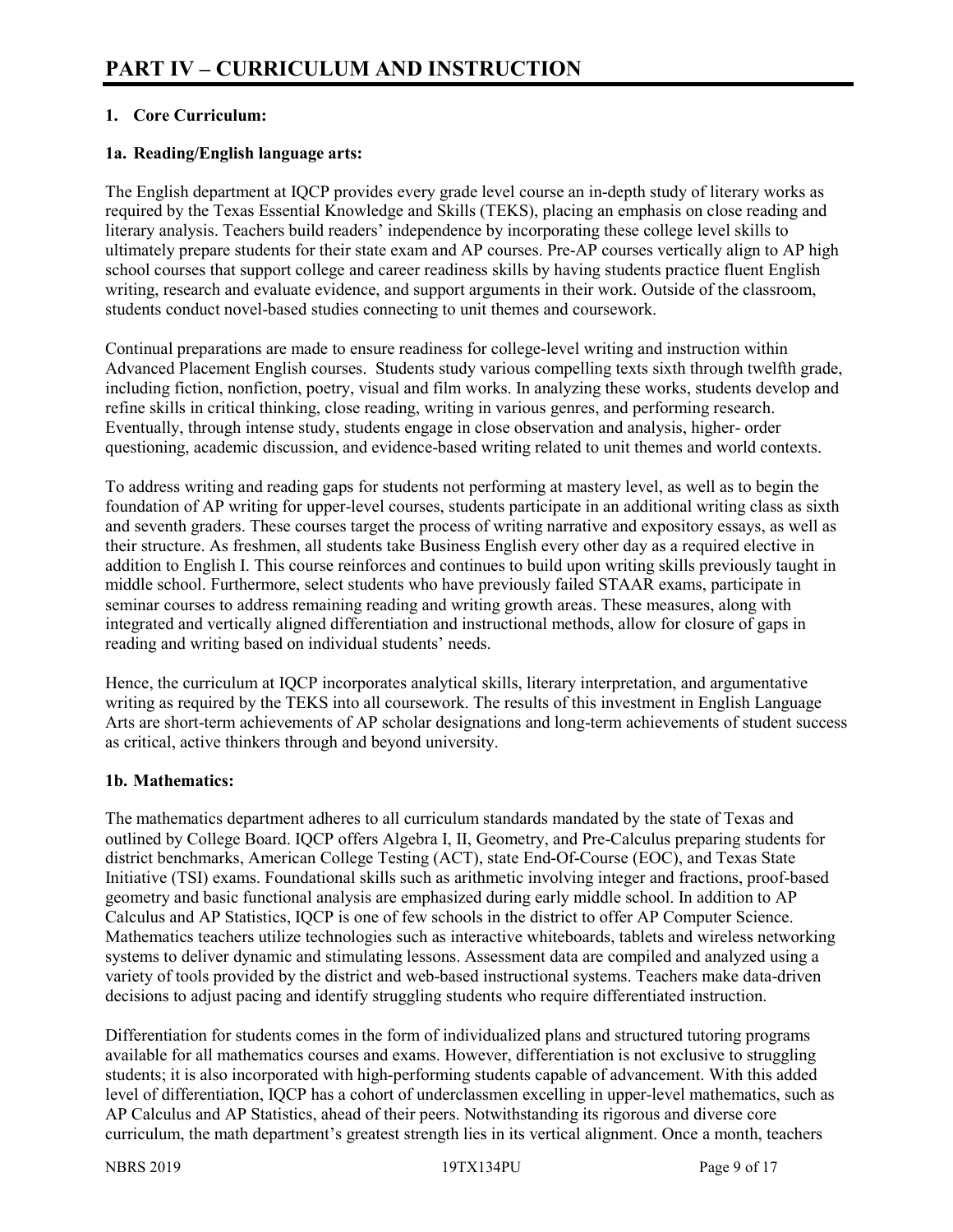share best practices and normalize mathematical pedagogies across all grade levels. Such collaboration ensures our students experience a seamless transition through all mathematics courses sixth through twelfth. The math department's goal of producing students who excel computationally and analytically is an extension of ensuring college readiness and creating lifelong learners.

## **1c. Science:**

IDEA's science curriculum is designed to teach students the critical thinking skills they will use throughout their academic careers. Students master state standards in a variety of science disciplines, including life science, earth science, biology, chemistry, and physics, all with the end goal of successfully completing AP coursework. TEKS are used to drive the goal setting process for students in sixth thru twelfth grades. Students, families & teachers are all equally invested in the goal setting and tracking process, so as to ensure that students are successful on their EOC and AP exams. While mastering these standards, students perform laboratory experiments and read, write, and solve scientific problems. Technical writing of lab reports is scaffolded in depth and complexity from sixth through twelfth grade to ensure that students are competitive and skilled writers in the collegiate community. Monthly, all science teachers convene to share instructional best practices in order to establish continuity and vertical alignment throughout the grade levels.

Upon entering the tenth grade, students are given the autonomy to choose from various AP courses such as AP Chemistry, AP Biology and AP Physics. AP science students are supported through a nationally recognized organization that provides student study sessions and mock exam preparation. Student progress is tracked periodically and ultimately rewarded when the student earns a qualifying score on an AP examination. Teachers receive robust training, materials, and mentorship with this external organization to better support students throughout the school year. Upon graduating, students not only have a strong and varied grasp of basic scientific content knowledge, but also a core set of skills applicable at the college level and beyond.

## **1d. Social studies/history/civic learning and engagement**

The history and social science curriculum is implemented with an overarching goal: to have students leave IQCP prepared to be active, contributing, and global citizens. This growth is accomplished through engagement in long-term, multifaceted educational study of social science, history, and civics beginning in the sixth grade with Pre-AP courses and culminating to AP course study from ninth through twelfth grade. The skills and knowledge learned during their time at IQCP facilitate inquiry, participation, and research within historical, social, and geopolitical contexts.

Through the AP-for-All model, every high school student is exposed to rigorous, thought-provoking material from 9th grade onward. During bi-weekly content meetings, sixth through twelfth grade teachers collaborate to vertically align curriculum, building toward AP course study. Teachers ensure that students are exposed to higher levels of reading, writing, and historical thinking skills, including contextualization, comparison, causation, and continuity and change over time. Additionally, students at all levels are encouraged to discuss and think through what they're learning through class discussions and Socratic forums. Students identify, analyze, evaluate and research various texts and demonstrate knowledge through collaboration and written responses, using their historical thinking skills, as required by the TEKS. As a result, students progress through middle and high school consistently applying these analytical skills to comprehend complex historical and socio-political concepts and to form and corroborate arguments centered both on content-specific knowledge and real-world application.

In the short-term, IQCP's approach in using integrated curriculum practices facilitates student success at the AP level, allowing students to be exposed to college-level material early on in their academic lives resulting in higher percentages of students receiving college credit through AP exams. This results in mid-term achievements of students' successful matriculation through college and university. The combination of IQCP's integrated structure and AP-for-All approach to instruction contributes to the long-term goal of fostering global-thinking, active, and contributive members of society.

## **1e. For secondary schools:**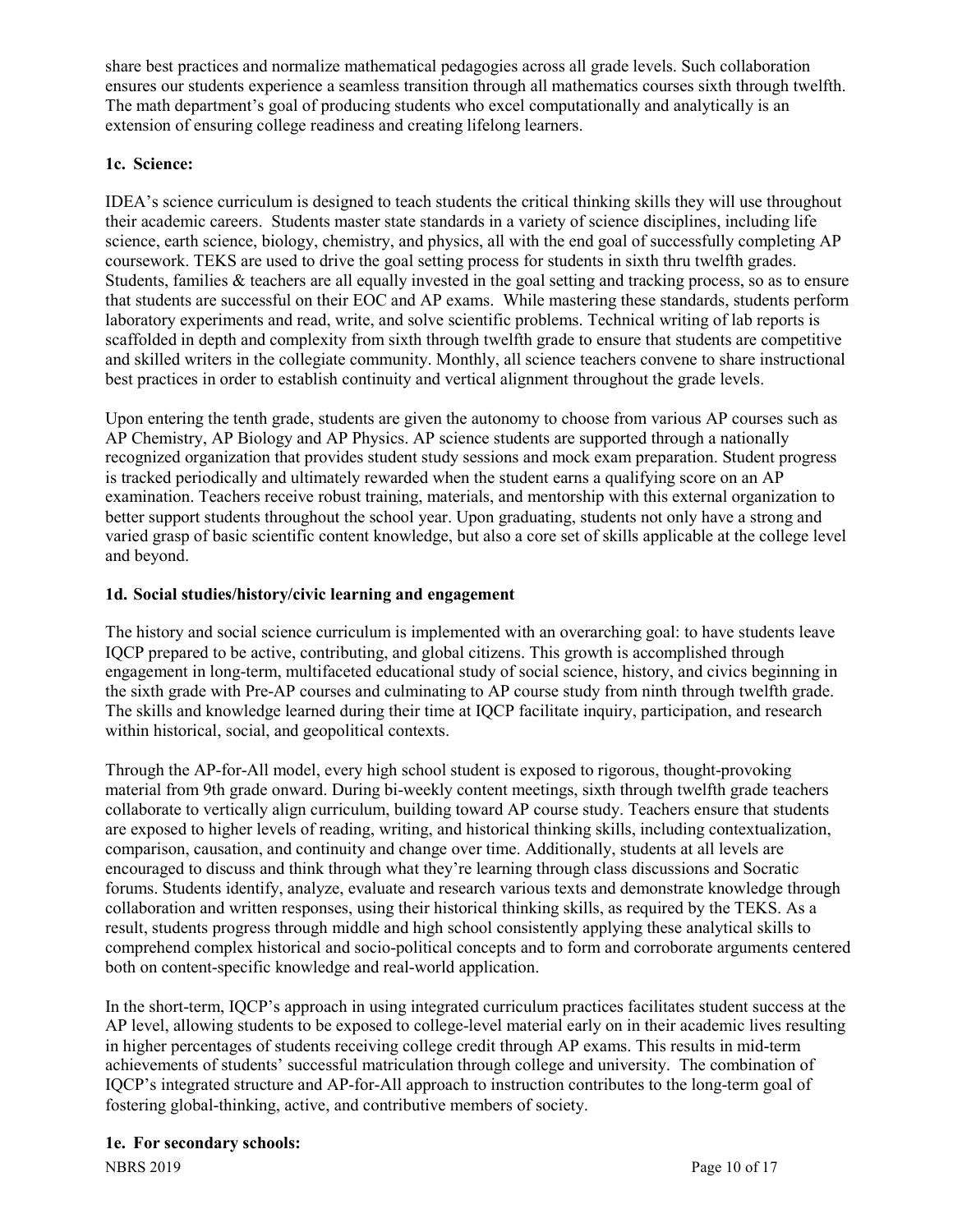IQCP's rigorous core curriculum, across all disciplines, cumulatively prepares students to perform at college readiness standards and excel on national and state exams. Teachers are adept in creating students that not only perform well on assessments but are prepared to take on the demands of higher learning. Supplementing core curriculum are a variety of career and technology courses that bridge a student's academic work to prospective career interests. Students exit their high school years equipped to become a contributive member of academia and society.

#### **1f. For schools that offer preschool for three- and four-year old students:**

#### **2. Other Curriculum Areas:**

Elective courses at IQCP complement the core curriculum to guarantee that students are well-rounded individuals who will be viable citizens of the world. The primary focus in each course is to develop and hone critical reading, writing, and problem-solving skills. Each course aligns with essential skills as outlined in the TEKS.

At IQCP improving student writing is a priority. With this goal in mind, writing is a required elective for all 6th and 7th grade students. Reading and writing teachers collaborate to build the foundations of literary analysis, expository writing, and development of ideas, grammar, vocabulary and mechanics. Sixth and seventh grade students also are exposed to art and PE as electives.

Writing continues as a major focus when Quest students enter freshman year. All 9th graders are required to take Business English, which fosters their abilities in analytical and expository writing while also incorporating the more structured, technical writing found in AP science and math courses. Other elective courses available to high school students include Law Enforcement, Theatre Arts, Art I & II, Culinary Arts, Teen Leadership, Journalism for newspaper and yearbook, Agriculture and Resource Management, Money Matters, athletics, health, and Intro to Engineering Design.

Beginning in the 8th grade, students enroll in their first technology course where they earn certificates in word processing, spreadsheet and presentation software, and cultivate cross-curricular projects that support the core curriculum. Once in high school, students can then choose Commercial Photography and Audio/Visual Production. In addition to learning how to video and edit footage, students in the production classes write story lines, create storyboards, and draft scripts.

IQCP addresses the art requirement in Texas through Art I & II and Theatre Arts. These classes meet on alternating days and are offered to 9th – 12th graders. Students in art participate in several on- and offcampus shows throughout the year, whereas theatre students are involved in school and public productions. Although Theatre I is the only class offered at IQCP, this class incorporates essential skills from Theatre Tech and Theatre Production for those students who take the class multiple years. In addition, based on student's interest, individualized instruction is offered in make-up, costume, and stage and sound design.

An additional focus IQCP has taken on this year is the development of a medical track for students. Newly offered elective courses include Medical Terminology, Principals of Health Science, and Pharmacology. Students who successfully complete the pharmacology course can obtain a certificate licensing them as a pharmaceutical technician anywhere in the United States.

To graduate in the state of Texas, students must successfully complete two years of a foreign language. At IQCP, students are expected to go beyond that and complete three years. Students earn their first high school credit in 8th grade by taking Spanish I. As early as 10th grade, students can enroll in AP Spanish Language. During their junior and senior year, students who successfully completed AP Spanish Language can choose to enroll in AP Spanish Literature. The AP courses allow students to hone analytical skills, develop argumentative skills, and write a coherent essay in Spanish. These courses in many ways mirror the concepts taught in the AP English classes.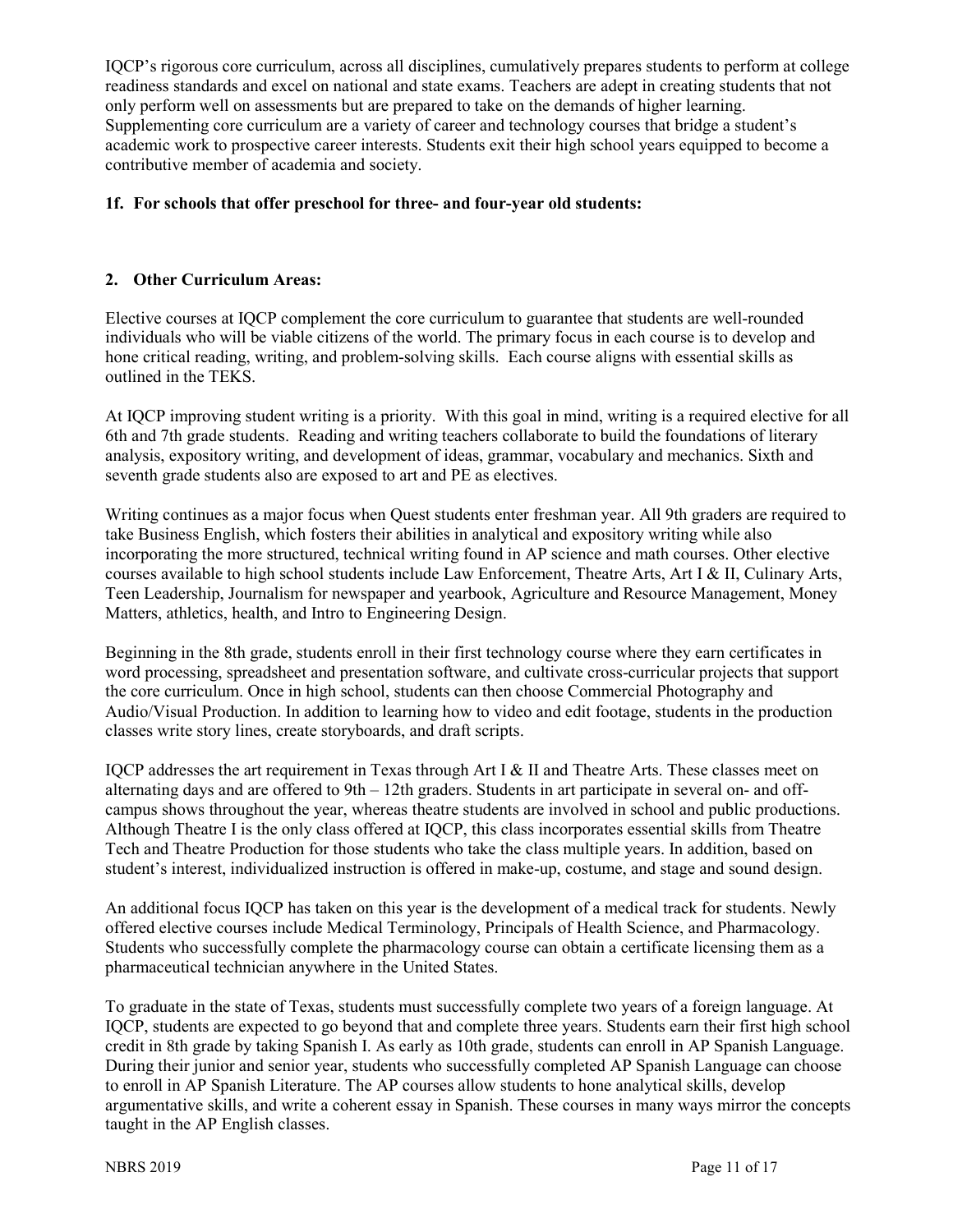A key component of the PE curriculum is to track kids' weight and BMI. Each week, wristbands monitor and collect student data while they participate in cardio-vascular activity, which includes running outside and running the stairs in the high school building. Data collection, which began in August for the 2018-2019 school year, shows that students' physical shape has improved.

An integral component in furthering students' success is Road To and Through College (RTTC). RTTC is a required elective for all students and is offered daily to underclassmen and every other day for seniors. The course vertically aligns skills and applications necessary for students to earn acceptance to, matriculate to and graduate from college. Students learn study skills, apply proper note-taking skills, focus on timemanagement, attend group tutoring sessions, and practice for the ACT. By the time they are seniors, IQCP students have written their resumes and personal statements; they have collected letters of recommendation; they have applied for scholarships; they have selected their top seven schools; and within the first three weeks of their senior year, they have begun the application process – all through RTTC classes.

Perhaps the most successful component of the RTTC classes is the college tutors, many of whom are Quest graduates. Scheduled two days out of the week to tutor students in math, science and English, they know and understand the campus expectations and help struggling students master difficult concepts.

Each year, campus electives are carefully evaluated to make improvements, add desired course offerings, and revamp programs in the pursuit towards well-rounded graduates, ready for college and beyond.

#### **3. Special Populations:**

At the beginning of the year training, each grade level receives data for each of their students that include State of Texas Assessment of Academic Readiness (STAAR) scores, Texas English Language Proficiency Assessment System (TELPAS) ratings, Individualized Education Program (IEP) for special education students, and class rosters that have been strategically created by the previous grade level. This analysis of student data is instrumental in early detection of students identified for Critical Student Intervention (CSI). As a result, classroom seating arrangements and intervention groups are created before the start of the academic school year.

A customized intervention plan is made for each target group, including Special Education, 504 and English Learner (EL) students. In addition to core classes, middle school students are assigned a Catalyst period based on their previous STAAR scores. Special education teachers and college students, hired as tutors, partake in the Catalyst program to divide the students into even smaller subgroups, allowing one-on-one instruction between student and teacher. The CSI Program, led by the special education (SpEd) department, additionally, pull out students from an elective class for more reinforcement and interventions. SpEd staff meet bi-weekly with teachers in order to effectively align their objectives and practices that best fit student needs. Each lesson is specifically tailored to an individual student in the CSI group as progress is recorded daily in order to monitor growth.

Differentiated instruction is crucial for all students. This includes hand-on activities, various levels of questioning, and visuals such as videos, anchor charts, word walls. Small group instruction is a practice that is used in every classroom. Teachers also utilize cooperative learning strategies such as Socratic seminars, debates, gallery walks, and partner turn and talks. Lectures are kept to a minimum, no more that 20 minutes, and instead students spend most of their time engaging in hands-on activities, discussions, and discovery learning. Students are encouraged to assist each other to help close learning gaps. Daily checks for understanding are measured through mini exit tickets, aggressive monitoring, and on the spot teacher feedback. If mastery is not achieved, the concepts and skills are immediately re-taught and re-assessed until mastery.

NBRS 2019 Page 12 of 17 Although initial data analysis determines a student's schedule and provides teachers with a solid plan of action, Catalyst rotation groups are frequently revamped based on internal assessments. Grade levels meet on a weekly basis to discuss students of concern and, if necessary, begin the Response to Intervention (RTI) process, tracking tiered interventions and monitoring their progress. In high school, students who previous failed a STAAR exam, and are part of the 504 or EL program, are enrolled in a seminar class. Seminar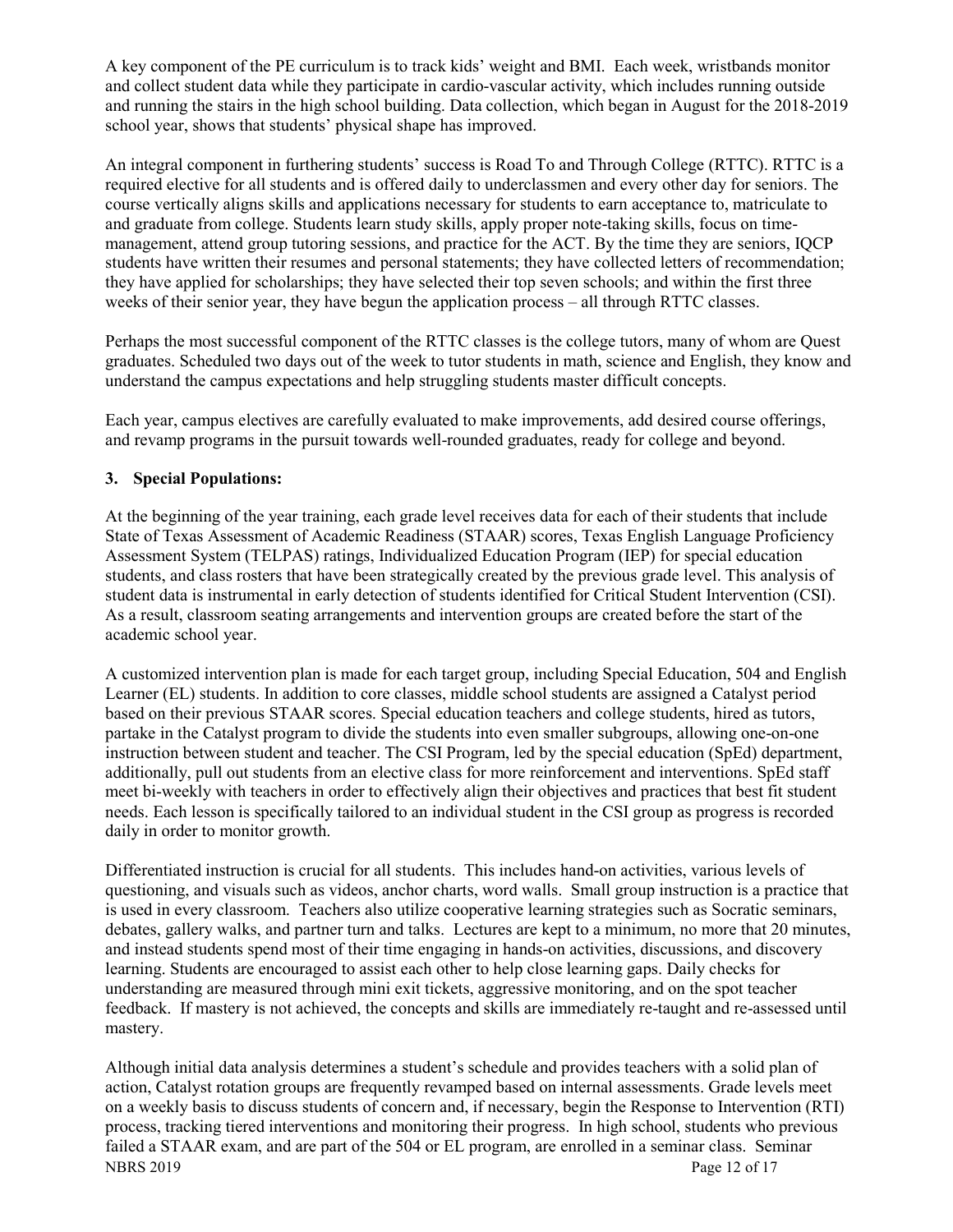classes are offered for all English and mathematics courses. Students focus on skills as required by the TEKS. Business English is a required elective for all incoming freshman in an effort to improve writing skills aligned with English I curriculum.

Teachers track each student's individual growth based on bi-weekly exams, unit exams, and interim assessments. These exams are used as measuring tools to track progress throughout the year. Class trackers are visible in the classroom. In addition, students have tangible individual trackers to reflect on strengths and weaknesses after each exam. Teachers hold conferences with each student after each assessments session to monitor their progress. Not only does the tracking component foster a culture of accountability for both students and teachers, it fortifies their investment. IQCP attributes much of its success in closing the achievement gaps to these practices. All stakeholders are well aware of student gaps and progress throughout the year.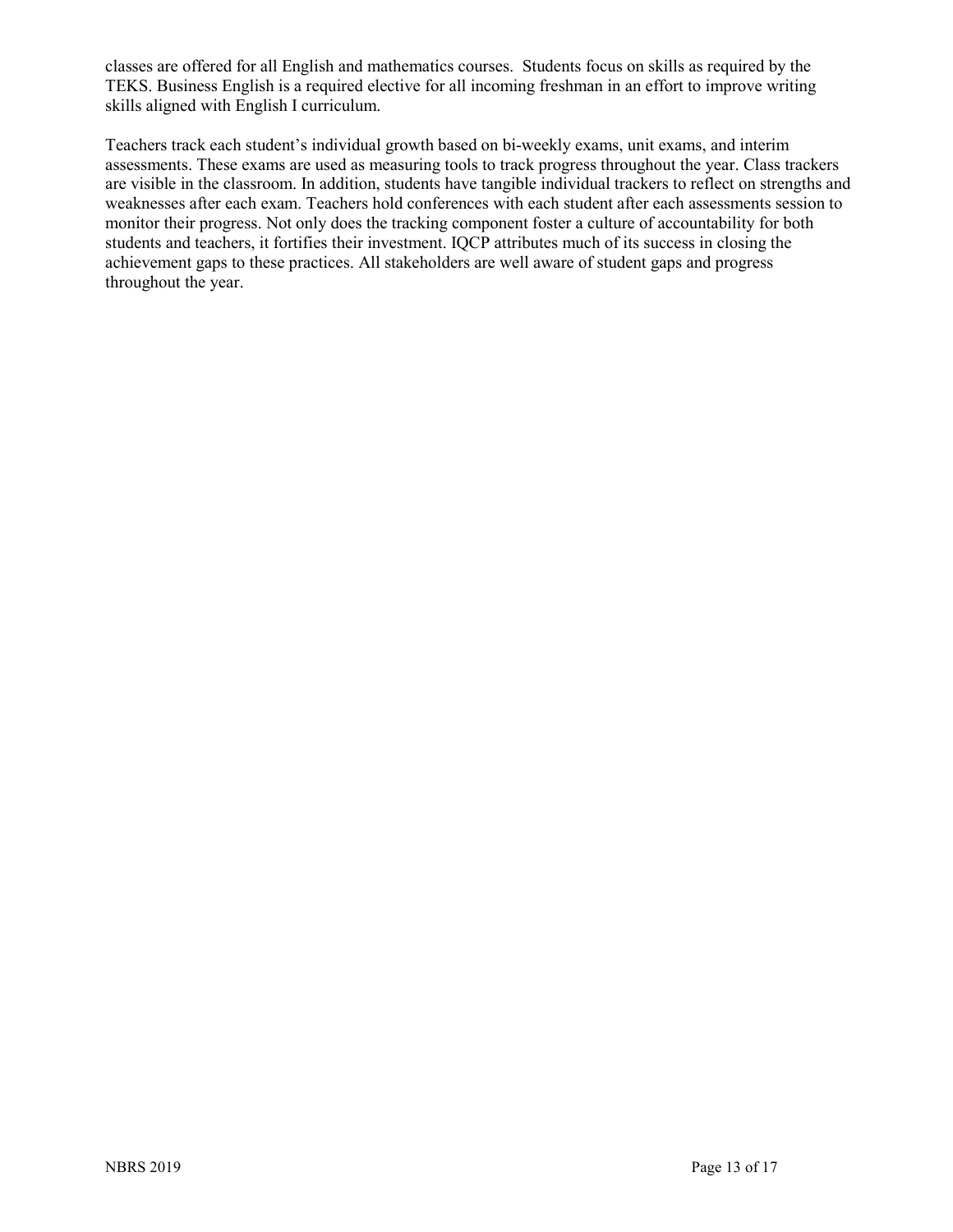#### **1. School Climate/Culture:**

IQCP exists to prepare students from underserved communities for success in college and, by extension, citizenship. To this end, the climate and culture at IQCP converges on mutual adherence to a set of core beliefs that underpin this philosophy.

IQCP teachers and administrators believe all students, regardless of their socio- economic circumstances, deserve access to a college education. IQCP seeks to create a three-dimensional educational culture that encourages intellectual autonomy for the students and teachers, while simultaneously involving parents in the educational process. Serving a small student population helps maintain and perpetuate a sense of cultural and ideological unity among students. This translates into a motivated, goal-oriented student body. Each year begins with a week-long Culture Camp where teachers present lessons intended to reinforce the core values of the organization: Team and Family, Sweating the Small Stuff, Closing the Achievement Gap, 100 percent Every Day, Whatever it Takes, and No Excuses.

IQCP is an AP-for-All campus; all students are exposed to the same level of academic instruction often reserved for a select few at other institutions. This exposure is beneficial on multiple levels: those who pass the AP exam earn college credit and are spared the added expense of taking an additional class during their tenure in college; those who do not pass the exam benefit from exposure to content they will encounter as college freshmen. IQCP seeks to transform college from an abstract concept to one that is tangible.

IQCP Teachers are held to high professional standards and voluntarily attend numerous training seminars hosted by Idea, as well as affiliate external organizations. On average, AP teachers accumulate three hundred professional development hours in a given year.

IQCP Teachers maintain an open-door policy in which students have almost unlimited access to their teachers throughout the school year. As a result, instructors form stronger, more productive relationships with students. Moreover, IQCP's principal also subscribes to this aforementioned open-door policy, facilitating teacher ownership of campus initiatives. Teachers are welcomed to ask questions and make suggestions. Twice each year, teachers participate in an activity called Rattlesnakes and Pythons, where suggestions are made for improving school-wide systems.

Mutual responsibility for student education is promoted through events like Blazer Showcase. Conceived as a means of encouraging parental involvement in the scholastic growth of students, Blazer Showcase highlights for parents the variety of academic, athletic, and extracurricular activities available to students at IQCP. In addition, the campus instituted Hallway Meetings. During these brief, thirty-minute meetings, students and teachers gather for the purpose celebrating individual success and refocusing one another on a long-term goal of earning a college education. Ultimately, these school supports aid in producing students who are intellectually and socially prepared to make a successful transition from high school to the world of academia.

## **2. Engaging Families and Community:**

IQCP believes whole-heartedly that involving parents and the community in the education of youth ultimately improves student investment and increases overall student success. Before students initially enroll at Quest, teachers host a parent/student orientation day called Welcome to IDEA. Families are addressed by the principal and academic counselor, sign a promissory agreement, learn about the culture and expectations of the school, and engage in a panel discussion with committed teachers and students. This event is critical in establishing rapport and investment from parents and students.

Parent-friendly, multi-modal communication has been a key strategy for keeping parents engaged in their child's learning. Every grade-level point of contact sends regular messages using a communication app for upcoming events, meetings, fundraising opportunities and field lesson. Individual teachers also use the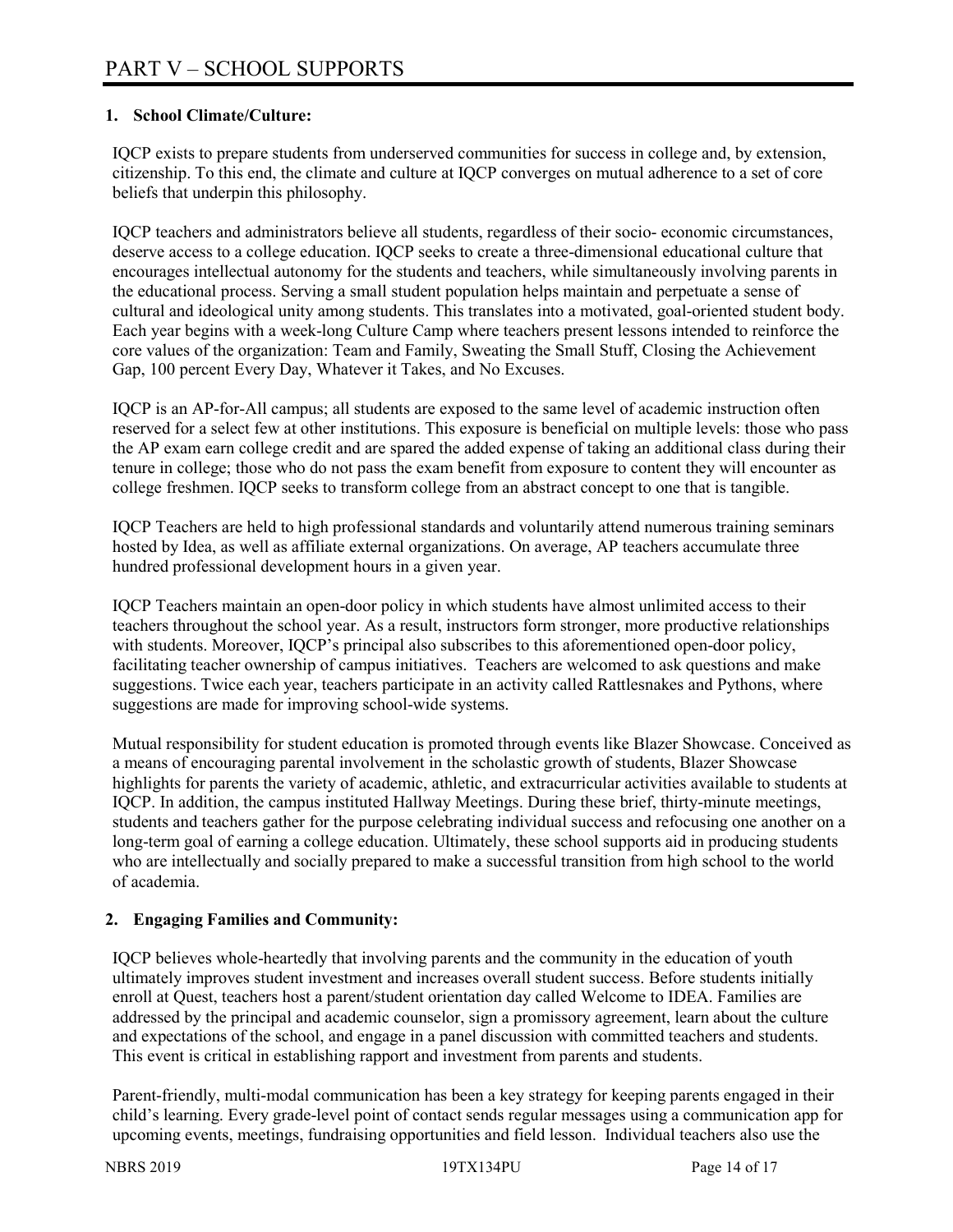same app to communicate daily assignment information, reminders of upcoming assessments and projects, as well as to praise student accomplishments. The campus has a main social media page to announce accomplishments, and to highlight college acceptances, scholarship offerings, and student awards. Many grade levels created their own social media pages for specific grade level announcements.

Realizing the myriad of family socioeconomic situations, supplementary modes of communication are employed. Newsletters are emailed to parents on a bi-weekly basis, and a school-wide messaging system calls parents who may not have access to other technology. Quest leadership realizes that the more knowledgeable parents are about their child's education, the more they can support their child toward success.

Equal importance is placed on parental involvement. The year begins with Meet-the-Teacher Night where parents acquaint themselves with their child's teachers. After Quarter 1, teachers and students host Blazer Showcase, a walkthrough interactive display of AP and CTE classes, elective courses, sports, and clubs. If students are struggling, grade teams conduct parent meetings to discuss interventions for their child. College counselors invite parents to individually discuss their child's college goals and a FAFSA Night to provide hands-on financial-aid assistance. For 8th grade students, counselors offer parent presentations reviewing AP and CTE courses, and credit requirements for high school graduation. The interaction between staff and families is the key factor in helping students get to and through college.

Furthermore, IQCP also hosts family social events. Parents are invited to a teacher-hosted Fall Festival and Spring Fling where Quest families and the surrounding community are invited to eat, play games, and socialize with one another. Each February, Quest hosts a Career Day, bringing in a selection of community representatives to speak with students. These events inspire students to build a sense of community toward the mission of becoming citizens of tomorrow.

## **3. Professional Development:**

IQCP approaches professional development with a communal vision concentrated on closing achievement gaps and upholding the accountability of all stakeholders. Administration and focus groups, comprised of teacher leaders, conduct an annual campus-needs assessment survey to address the needs assessed. The campus leadership team then collectively determine areas of growth based on achievement and survey data and work to provide effective, applicable training to all campus staff. Additionally, staff has access to trainings that fulfill state and federal requirements such as: Bilingual Education, SpEd, Student Welfare, Emergency Operations, Cardio Pulmonary Resuscitation (CPR) and First Aid Training.

Professional development at the campus addresses the various types of educational experiences related to each individual teacher's work. At the commencement of each school year, staff is trained to internalize data from the previous year and create solution-oriented action plans to implement within their grade levels and content teams. Throughout the year, professional development revolves around methods for differentiation, systems and procedures for classroom management, crisis management and campus culture and persistence plans. Information is distributed with rationalization and always with the underlying goal of student growth and achievement. Teachers are held accountable for implementation through lesson plans, observations, and evidence of student data.

Aside from whole-group sessions, teachers participate in content specific development on a monthly basis with their vertically aligned learning groups. Teachers participate in teacher-led workshops that target differentiation for special populations, TEKS tracking and mastery, reading comprehension, writing instruction, technology implementation, tracking, and feedback conferences, specific to their respective subjects, through the sharing of result-based, best practices. Teachers participate in self-directed learning such as quarterly peer observations, which allows teachers to hone their skills and adopt proven practices in their own classrooms. Content leaders and administrators confirm the application of newly implemented systems and procedures with regular observations and check-ins.

NBRS 2019 Page 15 of 17 At the district level, each teacher receives course-tailored training, with quarterly in-person course collaborations and bi-weekly webinars. These sessions allow teachers to receive content specific assistance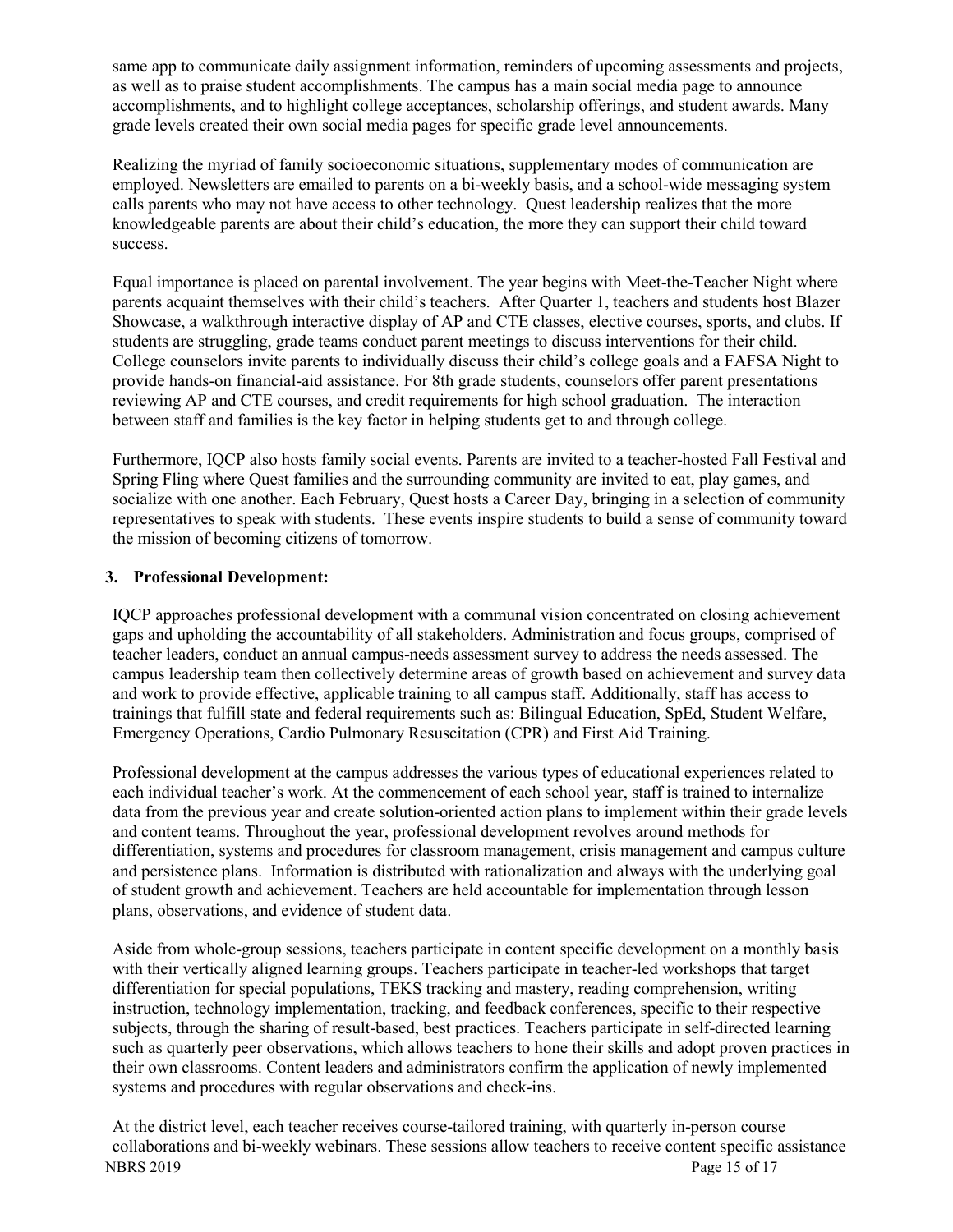regarding their curriculum as required by the TEKS. Teachers receive information on course-specific trainings such as AP and STAAR institutes, special populations inclusion, ACT, technology trainings, physical education training, and classroom management. They can then use allotted funds to attend offcampus trainings. In return, these teachers use newfound knowledge to present at campus and district professional development sessions.

Administrators also participate in professional development designed to promote support in teacher development and retention. By refining their management skills, they are able to provide their staff with meaningful feedback and instruction that will help individuals achieve mastery. If teachers are performing at a mastery level, student achievement gaps will continue to dissipate. As a result of effective coaching, staff retention is the highest within the IDEA network. Low turnover rates have helped campus culture thrive and maintain a consistent student growth record.

## **4. School Leadership:**

Collaboration, transparency and accountability are the precepts that influence IQCP's lead team philosophy and ultimately guide us toward student success. The lead team is made up of the principal, two assistant principals of instruction (APIs), one assistant principal of operations (APO), one director of college counseling, two college counselors, and one academic counselor. The campus lead team works closely with grade level leaders and content leaders, constantly seeking feedback about systems that may be inhibiting student success.

One method of collaboration is grade-level "step-backs" – focused discussion time devoted to analyzing systems, culture, and procedures with the purpose of developing plans for growth. In June, teacher leaders then join lead-team members for a campus-wide step-back to commit to improvements for the upcoming school year. Some examples of step-back changes implemented this year include: grade level award ceremonies to be spear-headed by teachers; a Moving-Up Day, where 5th-11th grade students follow their schedule for the next school year to get a taste of what awaits them; and implementation of cell-phone collection pockets in all 12th grade classrooms.

Top-down transparency, as Quest's principal subscribes to an open-door policy, facilitates teacher ownership of campus initiatives. Teachers are welcomed to ask questions and make suggestions. Twice each year, teachers participate in an activity called Rattlesnakes and Pythons, where suggestions are made for improving school-wide systems. During this activity, the lead team commits to implementing suggestions that will improve student success practices and systems.

To ensure accountability, the principal and assistant principals of instruction coach and manage the teaching staff. They conduct weekly walk-throughs together to norm their instructional feedback and coaching strategies. Individual walk-throughs are also held to assess instructional quality, observe classroom management, and keep a finger on the cultural pulse of the campus. Managers hold weekly data conversations with their teachers in order to ensure that student learning is taking place. Adjustments are implemented immediately, and follow-up walkthroughs are held to ensure further execution.

Each member of the lead team is held responsible for main driver-goals, but all lead team members support these goals to ensure accountability and team support. The APIs drive the goals of achieving 90/60/30 for STAAR tested areas and AP scores of three or higher. College counselors lead efforts toward Tier 1 & Tier 2 college acceptance & matriculation and college-qualifying ACT scores. The academic counselor commits to ensuring students are staying at Quest, addressing the social-emotional needs of students, and improving campus culture. Finally, the APO focuses on enrollment, attendance and recruitment of college-bound students.

All members of the Quest team and family work together toward one ultimate goal – long-term student success. By collaborating openly, maintaining honesty, developing relationships and holding one another accountable, IQCP ensures optimal results for all students within and beyond its doors.